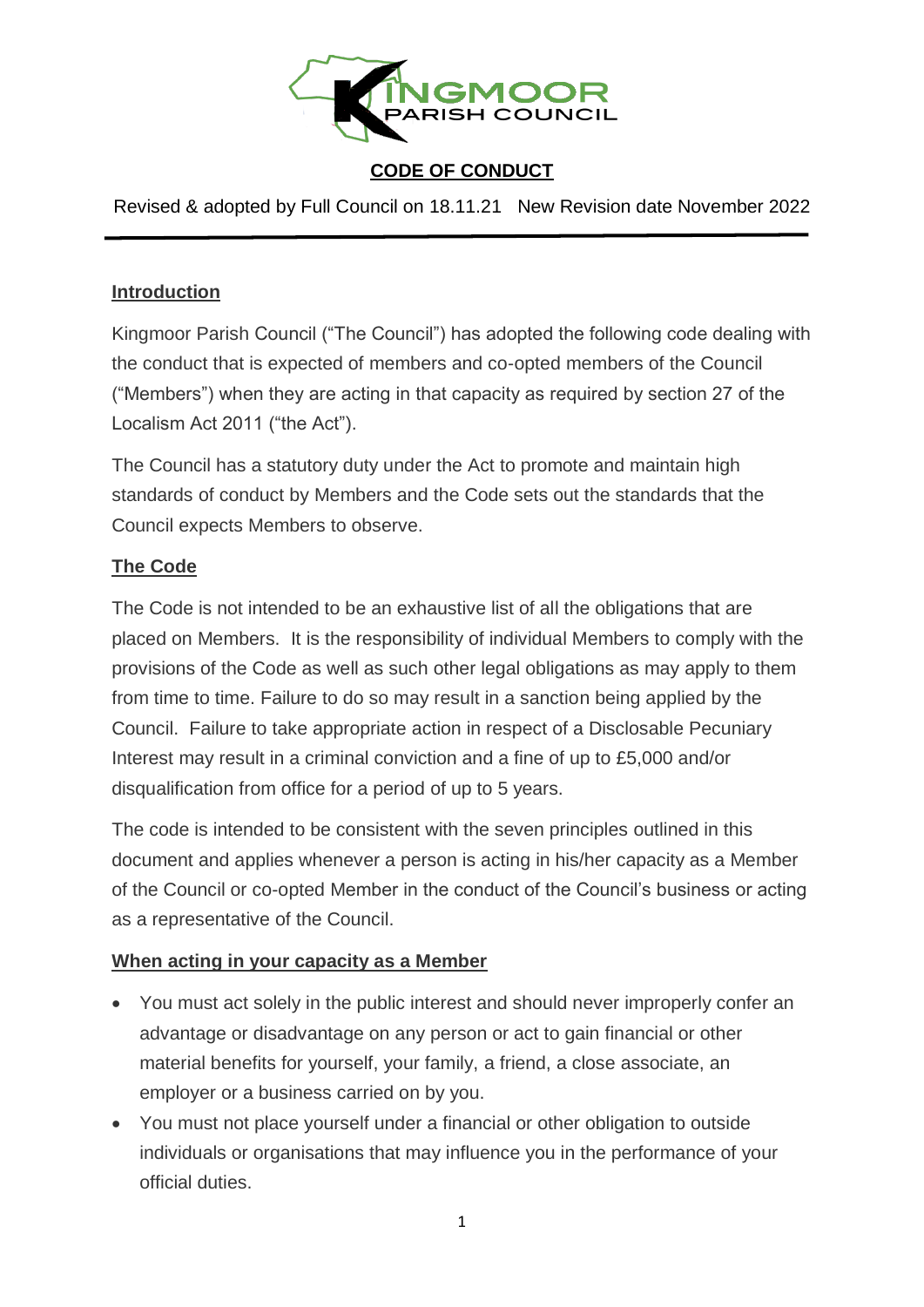

Revised & adopted by Full Council on 18.11.21 New Revision date November 2022

- You must not disclose any information given to you as a Member in breach of any confidence.
- You must not bring your office or your Council into disrepute.
- You must treat others with respect and promote equality by not discriminating unlawfully against any person, and by treating people with respect, regardless of their sex, race, age, religion, gender, sexual orientation or disability. You should respect the impartiality and integrity of the Council's statutory officers and its other employees.

# **When carrying out your public duties you must make all choices, such as making public appointments, awarding contracts or recommending individuals for rewards or benefits on merit.**

- You are accountable for your decisions to the public and you must co-operate fully with whatever scrutiny is appropriate to your office.
- You must be as open as possible about your decisions and actions and the decisions and actions of your Council and should be prepared to give reasons for those decisions and actions.
- You must declare any private interests, both disclosable pecuniary interests and any other registrable interests, that relate to your public duties and must take steps to resolve any conflicts arising in a way that protects the public interest, including registering and declaring interests in a manner which conforms with the procedures set out below.
- You must ensure, when using or authorising the use by others of the resources of your Council, that such resources are not used improperly for political purposes (including party political purposes) and you must have regard to any applicable Local Council Code of Publicity made under the Local Government Act 1986.
- You must promote and support high standards of conduct when serving in your office.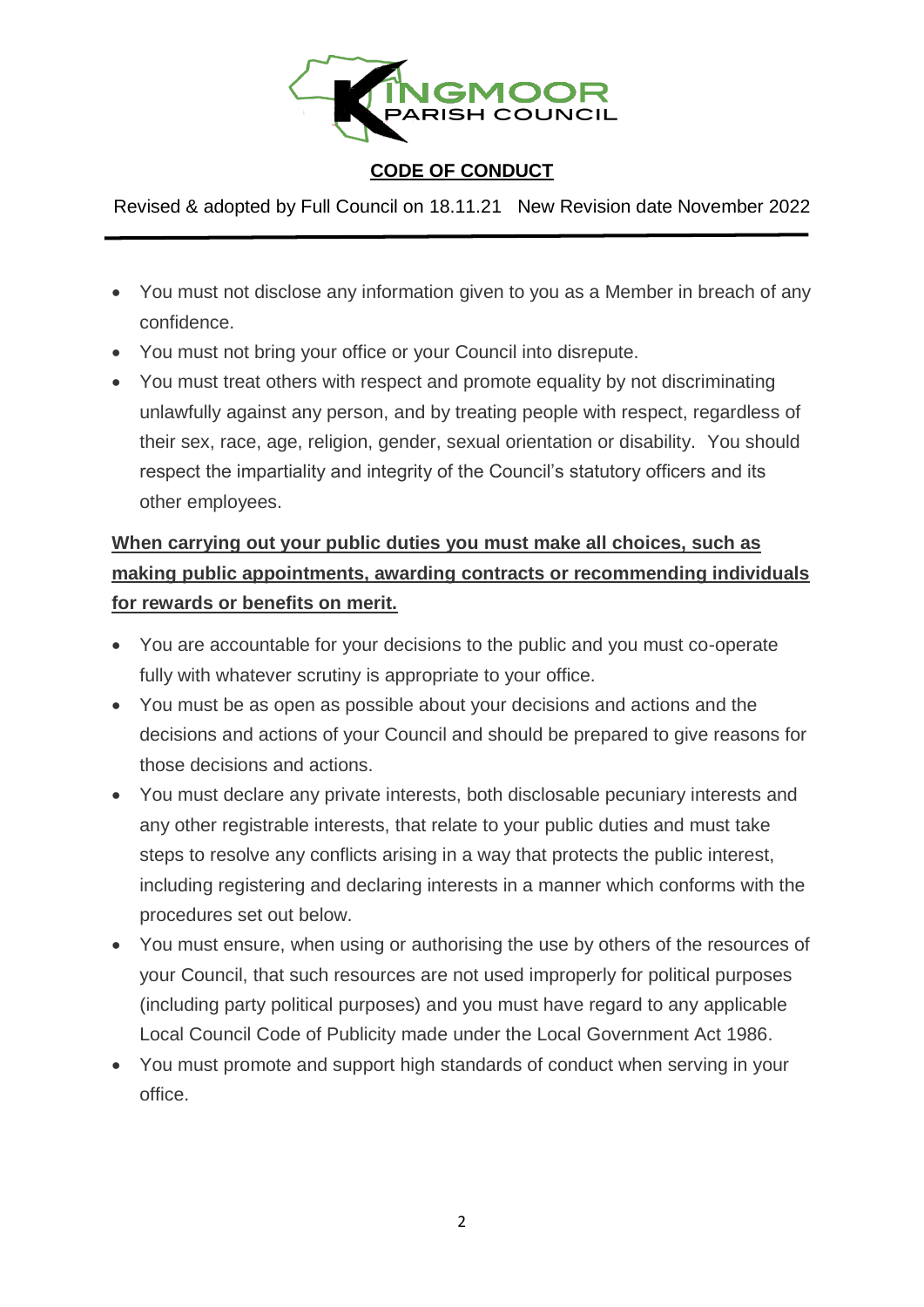

Revised & adopted by Full Council on 18.11.21 New Revision date November 2022

# **Registering and declaring disclosable pecuniary and other registrable interests.**

- You must, within 28 days of taking office as a member or co-opted member, notify your Council's Monitoring Officer of any disclosable pecuniary interest as defined by regulations made by the Secretary of State, where the pecuniary interest is yours, your spouse's or civil partner's, or is the pecuniary interest of somebody with whom you are living with as a husband or wife, or as if you were civil partners. These interests and those at (2) below are shown attached to this code.
- In addition, you must, within 28 days of taking office as a member or co-opted member, notify your Council's Monitoring Officer of any disclosable pecuniary or non-pecuniary interest which your Council has decided should be included in the register.
- If an interest has not been entered onto the Council's register, then the member must disclose the interest to any meeting of the Council at which they are present, where they have a disclosable interest in any matter being considered and where the matter is not a 'sensitive interest' as described by the Localism Act 2011.
- Following any disclosure of an interest not on the Council's register or the subject of pending notification, you must notify the monitoring officer of the interest within 28 days beginning with the date of disclosure.
- Unless dispensation has been granted, you may not participate in any discussion of, vote on, or discharge any function related to any matter in which you have a pecuniary interest as defined by regulations made by the Secretary of State. Additionally, you must observe the restrictions your Council places on your involvement in matters where you have a pecuniary or non-pecuniary interest as defined by your Council.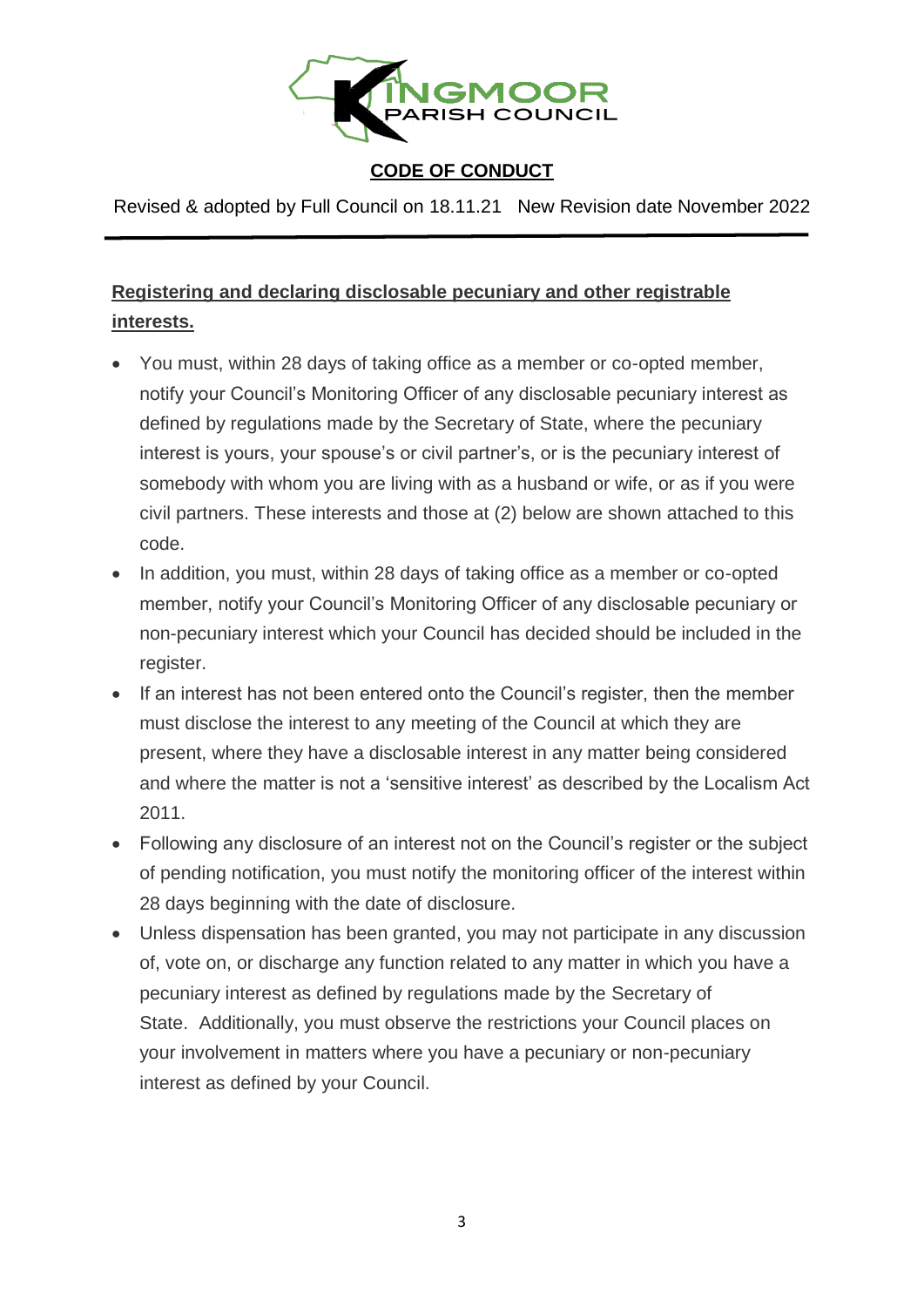

Revised & adopted by Full Council on 18.11.21 New Revision date November 2022

# **Seven General Principles of Conduct**

#### **Selflessness**

Holders of public office should act solely in terms of the public interest. They should not do so in order to gain financial or other material benefits for themselves, their family, or their friends.

#### **Integrity**

Holders of public office should not place themselves under any financial or other obligation to outside individuals or organisations that might seek to influence them in the performance of their official duties.

## **Objectivity**

In carrying out public business, including making public appointments, awarding contracts, or recommending individuals for rewards or benefits, holders of public office should make choices on merit.

## **Accountability**

Holders of public office are accountable for their decisions and actions to the public and must submit themselves to whatever scrutiny is appropriate to their office.

## **Openness**

Holders of public office should be as open as possible about the decisions and actions that they take. They should give reasons for their decisions and restrict information only when the wider public interest clearly demands

#### **Honesty**

Holders of public office have a duty to declare any private interests relating to their public duties and to take steps to resolve any conflicts arising in a way that protects the public interest

## **Leadership**

Holders of public office should promote and support these principles by leadership and by example, and should act in a way that secures or preserves public confidence.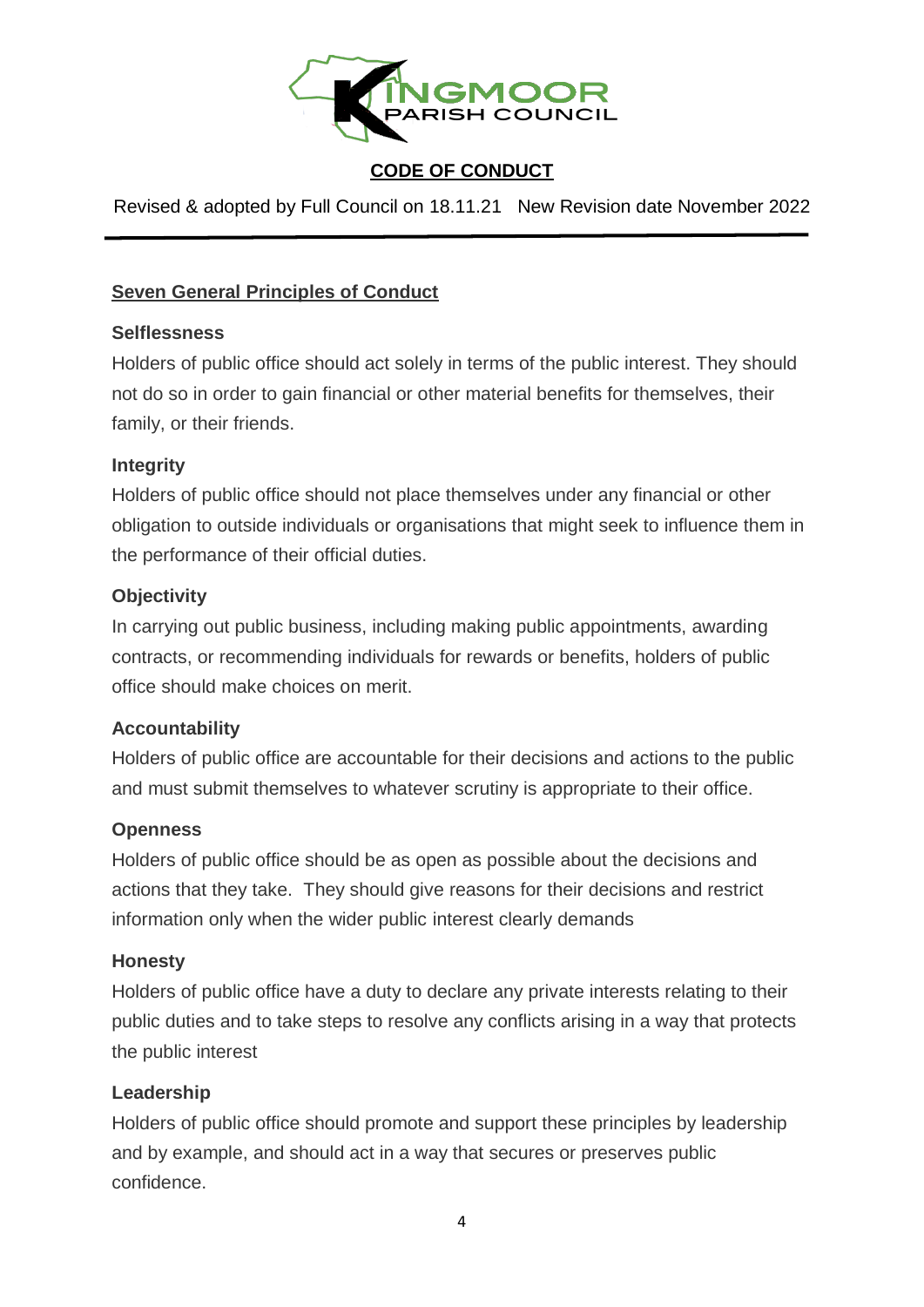

Revised & adopted by Full Council on 18.11.21 New Revision date November 2022

#### **Pecuniary and other registrable interests**

## **Disclosable Pecuniary interests (as defined by regulation)**

- Details of any employment, office, trade, profession or vocation carried on for profit or gain.
- Details of any payment or provision of any other financial benefit (other than from the relevant Council) made or provided within the relevant period in respect of any expenses incurred by M in carrying out duties as a member, or towards the election expenses of M. (This includes any payment or financial benefit from a trade union within the meaning of the Trade Union and Labour Relations (Consolidation) Act 1992.
- Details of any contract which is made between the relevant person (or a body in which the relevant person has a beneficial interest) and the relevant Council – (a) under which goods or services are to be provided or works are to be executed; and

(b) which has not been fully discharged.

- Details of any beneficial interest in land which is within the area of the relevant Council.
- Details of any licence (alone or jointly with others) to occupy land in the area of the relevant Council for a month or longer.
- Details of any tenancy where (to M's knowledge) The landlord is the relevant Council; and The tenant is a body in which the relevant person has a beneficial interest.
- Details of any beneficial interest in securities of a body where That body (to M's knowledge) has a place of business or land in the area of the relevant Council; and

Either –

(i) The total nominal value of the securities exceeds £25,000 or one hundredth of the total issued share capital of that body; or

(ii) If that share capital of that body is of more than one class, the total nominal